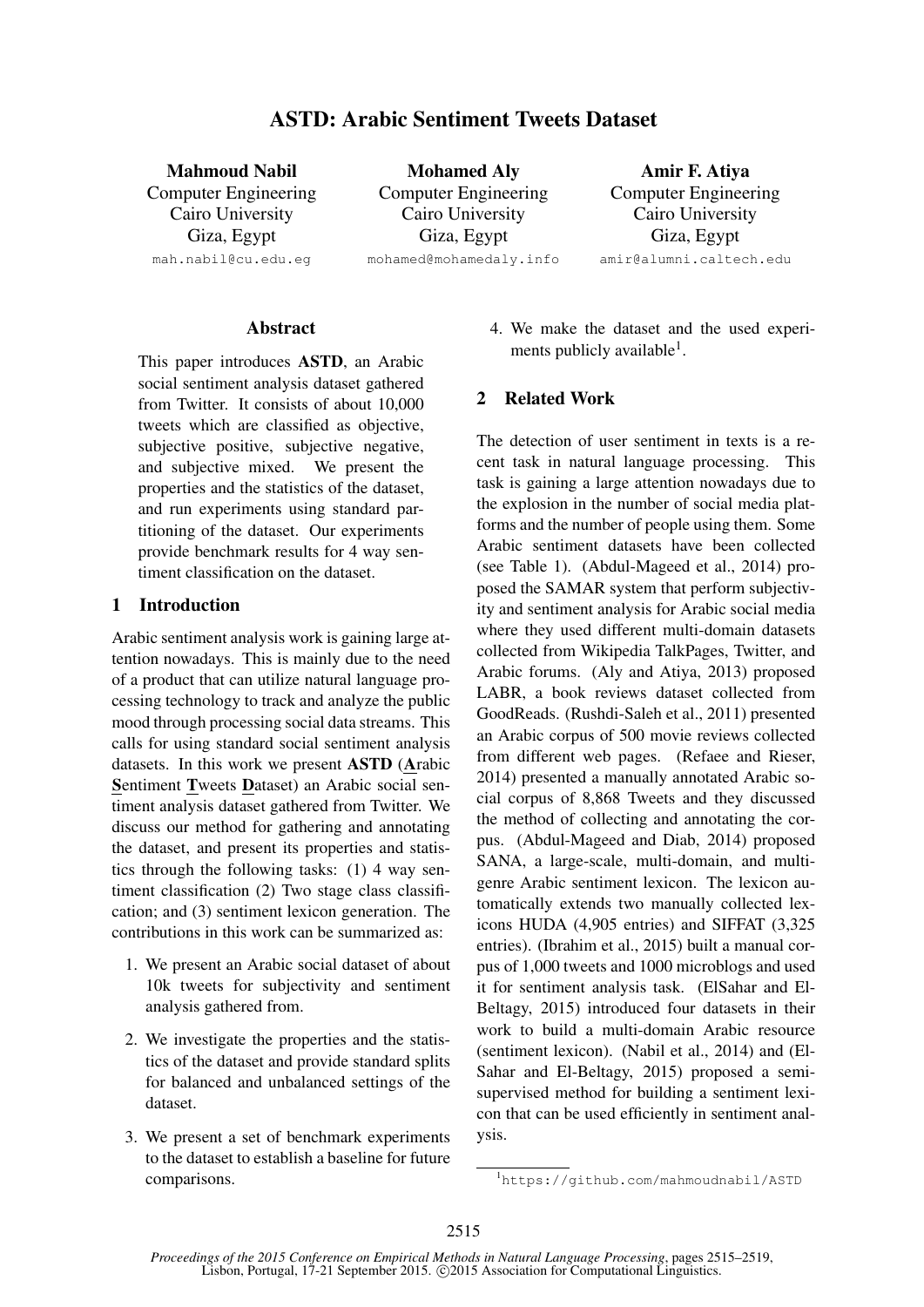| Data Set Name                         | <b>Size</b> | Source                     | <b>Type</b>          | <b>Cite</b>                    |  |  |
|---------------------------------------|-------------|----------------------------|----------------------|--------------------------------|--|--|
| TAGREED (TGRD)                        | 3.015       | <b>Tweets</b>              | MSA/Dialectal        | (Abdul-Mageed et al., 2014)    |  |  |
| TAHRIR (THR)                          | 3,008       | Wikipedia TalkPages        | <b>MSA</b>           | (Abdul-Mageed et al., 2014)    |  |  |
| <b>MONTADA (MONT)</b>                 | 3.097       | Forums                     | MSA/Dialectal        | (Abdul-Mageed et al., 2014)    |  |  |
| OCA(Opinion Corpus for Arabic)        | 500         | Movie reviews              | Dialectal            | (Rushdi-Saleh et al., 2011)    |  |  |
| <b>AWATIF</b>                         | 2,855       | Wikipedia TalkPages/Forums | MSA/Dialectal        | (Abdul-Mageed and Diab, 2012)  |  |  |
| LABR(Large Scale Arabic Book Reviews) | 63.257      | GoodReads.com              | MSA/Dialectal        | (Aly and Atiya, 2013)          |  |  |
| Hotel Reviews (HTL)                   | 15.572      | TripAdvisor.com            | <b>MSA/Dialectal</b> | (ElSahar and El-Beltagy, 2015) |  |  |
| <b>Restaurant Reviews (RES)</b>       | 10.970      | Oaym.com                   | MSA/Dialectal        | (ElSahar and El-Beltagy, 2015) |  |  |
| Movie Reviews (MOV)                   | 1.524       | Elcinemas.com              | MSA/Dialectal        | (ElSahar and El-Beltagy, 2015) |  |  |
| Product Reviews (PROD)                | 4.272       | Soug.com                   | MSA/Dialectal        | (ElSahar and El-Beltagy, 2015) |  |  |
| <b>Arabic Twitter Corpus</b>          | 8,868       | Tweets                     | MSA/Dialectal        | (Refaee and Rieser, 2014)      |  |  |

Table 1: Arabic sentiment data sets



Figure 1: Tweets Histogram: The number of tweets for each class category. Notice the unbalance in the dataset, with much more objective tweets than positive, negative, or mixed.

### 3 Twitter Dataset

#### 3.1 Dataset Collection

We have collected over 84,000 Arabic tweets. We downloaded the tweets over two stages: In the first stage we used SocialBakers<sup>2</sup> to determine the most active Egyptian Twitter accounts. This gave us a list of 30 names. We got the recent tweets of these accounts till November 2013, and this amounted to about 36,000. In the second stage we crawled EgyptTrends<sup>3</sup>, a Twitter page for the top trending hash tags in Egypt. We got about 2500 distinct hash tags which are used again to download the tweets. We ended up obtaining about 48,000 tweets. After filtering out the non-Arabic tweets, and performing some pre-processing steps to clean up unwanted content like HTML, we ended up with 54,716 Arabic tweets.

#### 3.2 Dataset Annotation

We used Amazon Mechanical Turk (AMT) service to manually annotate the data set through an

| Total Number of conflict free tweets | 10,006 |
|--------------------------------------|--------|
| Subjective positive tweets           | 799    |
| Subjective negative tweets           | 1,684  |
| Subjective mixed tweets              | 832    |
| Objective tweets                     | 6,691  |

Table 2: Twitter dataset statistics



Figure 3: Feature Counts. Number of unigram, bigram, and trigram features per each class category.

API called Boto $4$ . We used four tags: objective, subjective positive, subjective negative, and subjective mixed. The tweets that are assigned the same rating from at least two raters were considered as conflict free and are accepted for further processing. Other tweets that have conflict from all the three raters were ignored. We were able to label around 10k tweets. Table 2 summarizes the statistics for the conflict free ratings tweets.

#### 3.3 Dataset Properties

The dataset has 10,006 tweets. Table 2 contains some statistics gathered from the dataset. The histogram of the class categories is shown in Fig. 1,

<sup>2</sup>http://www.socialbakers.com/twitter/ country/egypt/

<sup>3</sup>https://twitter.com/EgyptTrends

<sup>4</sup>https://github.com/boto/boto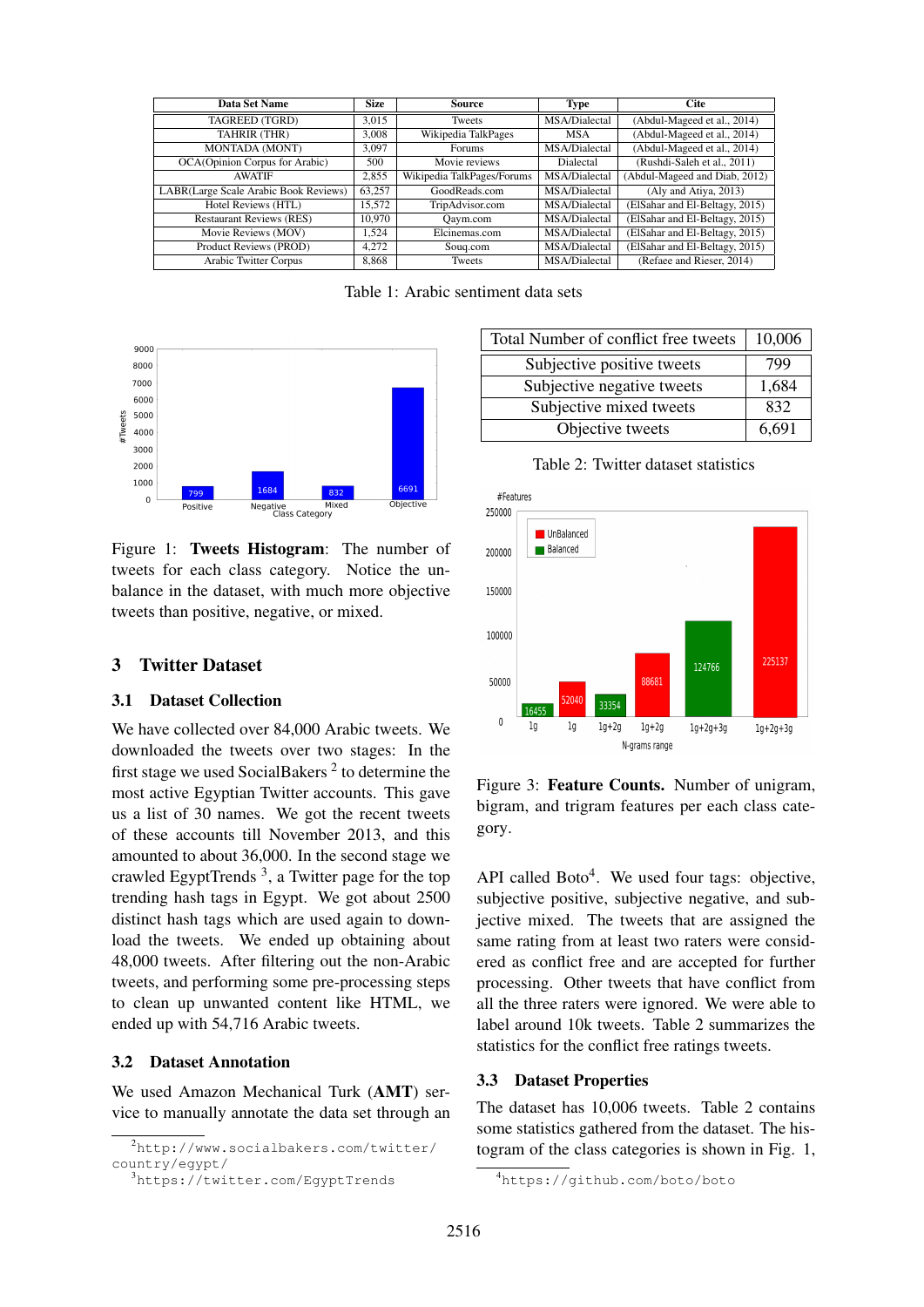|               | Tweet                                                                                                                                           | Translation                                                                                                                                                                                     | Rate             |
|---------------|-------------------------------------------------------------------------------------------------------------------------------------------------|-------------------------------------------------------------------------------------------------------------------------------------------------------------------------------------------------|------------------|
|               |                                                                                                                                                 | Feeling that hurts ^ ! #To starve ina house not yours   اکثر شعور یوجع ! ^#لما تجوع في بيت مو بيتكم ©**                                                                                         | <b>Negative</b>  |
| $\mathcal{P}$ | محبين البرنامج بيزيدوا :)                                                                                                                       | Fans of El-Bernameg are increasing :)                                                                                                                                                           | Positive         |
| 3             | #كفاية اسفاف                                                                                                                                    | #stop smallness                                                                                                                                                                                 | <b>Negative</b>  |
| $\Delta$      | الطاقة البشرية اذا ما احسن استغلالها<br>هي رصيدا و ليست عبئا قوتنا في عددنا                                                                     | Human energy if properly exploited is an asset<br>and not a burden our strength in our numbers                                                                                                  | Positive         |
|               | احيي الشيخ حسن عبد البصير امام مسجد<br>سيدى جابر الذي رفض تعليمات الأوقاف بنفاق مرسمي<br>في خطبة الجمعة تعلموا الاستقامة أيها #الاخوان الكاذبون | I greet Sheikh Hassan AbdelBassir Imam Sidi Gaber<br>mosque, who refused the instructions of the<br>endowments to hypocrite Morsi in his Friday sermon<br>learn the integrity liars brotherhood | Mixed            |
| $-6$          | هل يُتوج ابتكو مدريد بلقب الليجا الأحد القادم؟ #برشلونة                                                                                         | Is Atletico Madrid going to be crowned<br>La Liga next Sunday? # Barcelona                                                                                                                      | <b>Objective</b> |

Figure 2: ASTD tweets examples. The English translation is in the second column, the original Arabic review on the middle column, and the rating shown in right.

| Number of tweets        | 10,006  |
|-------------------------|---------|
| Median tokens per tweet | 16      |
| Max tokens per tweet    | 45      |
| Avg. tokens per tweet   | 16      |
| Number of tokens        | 160,206 |
| Number of vocabularies  | 38.743  |

Table 3: Twitter Dataset Statistics..

where we notice the unbalance in the dataset, with much more objective tweets than positive, negative, or mixed. Fig. 2 shows some examples from the data set, including positive, negative, mixed ,and objective tweets.

## 4 Dataset Experiments

In this work, we performed a standard partitioning to the dataset then we used it for the sentiment polarity classification problem using a wide range of standard classifiers to perform 4 way sentiment classification.

#### 4.1 Data Preparation

We partitioned the data into training, validation and test sets. The validation set is used as a minitest for evaluating and comparing models for possible inclusion into the final model. The ratio of the data among these three sets is 6:2:2 respectively.

Fig. 4 and Table 4 show the number of tweets for each class category in the training, test, and validation sets for both the balanced and unbalanced settings. Fig. 3 also shows the number of n-gram counts for both the balanced and unbalanced settings.

### 4.2 4 Way Sentiment Classification

We explore using the dataset for the same set of experiments presented in (Nabil et al., 2014) by ap-



Figure 4: Dataset Splits. Number of tweets for each class category for training, validation, and test sets for both balanced and unbalanced settings.

plying a wide range of standard classifiers on the balanced and unbalanced settings of the dataset. The experiment is applied on both the token counts and the Tf-Idf (token frequency inverse document frequency) of the n-grams. Also we used the same accuracy measures for evaluating our results which are the weighted accuracy and the weighted F1 measure.

Table 5 shows the result for each classifier after training on both the training and the validation set and evaluating the result on the test set (i.e. the train:test ratio is 8:2). Each cell has numbers that represent weighted accuracy / F1 measure where the evaluation is performed on the test set. All the experiments were implemented in Python using Scikit Learn<sup>5</sup>. Also the experiments were performed on a machine with Intel® Core™ i5-4440

<sup>5</sup>http://scikit-learn.org/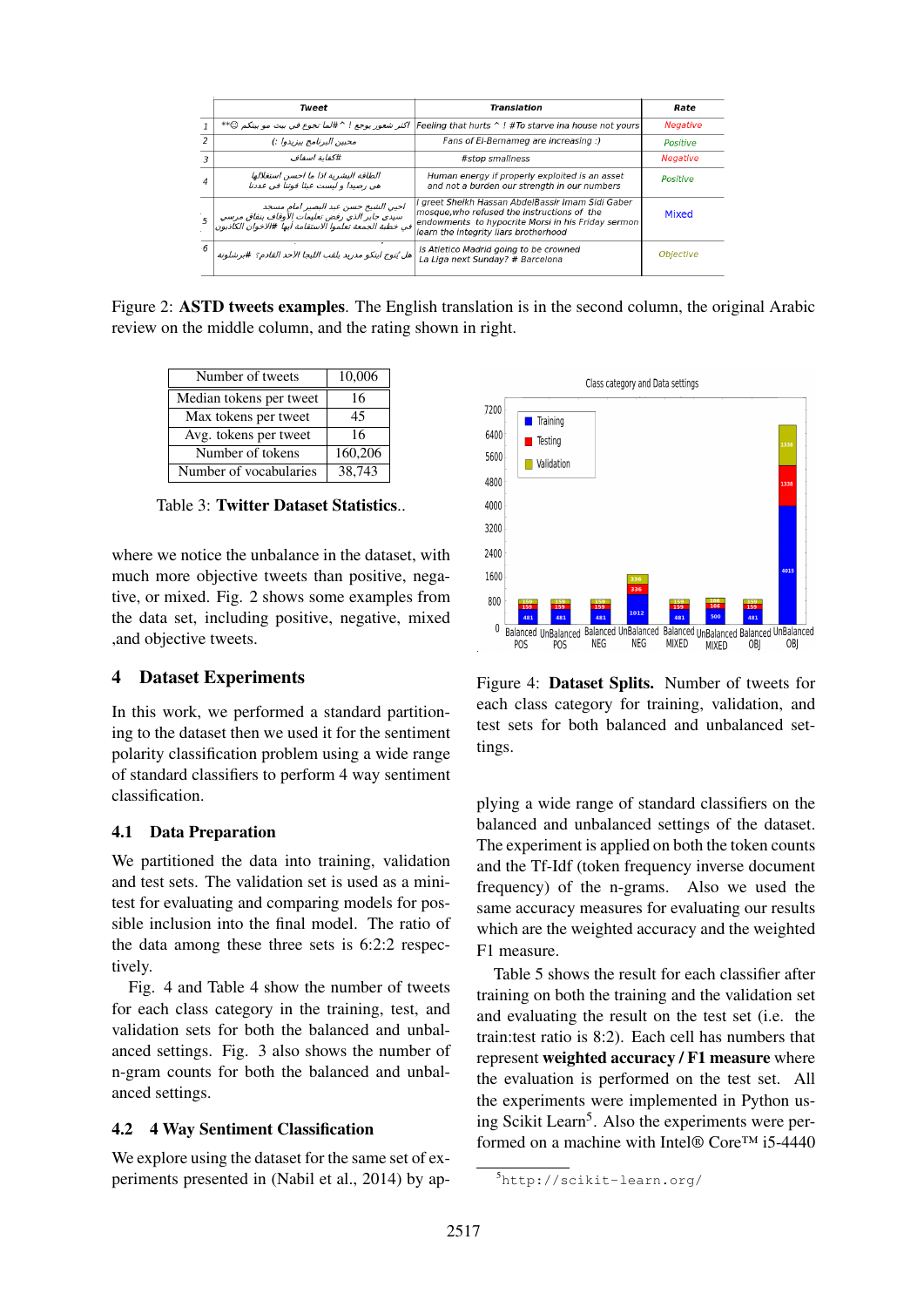|                       |                           | <b>Balanced</b> |          |       |           | Unbalanced |          |       |           |
|-----------------------|---------------------------|-----------------|----------|-------|-----------|------------|----------|-------|-----------|
|                       |                           | Positive        | Negative | Mixed | Objective | Positive   | Negative | Mixed | Objective |
| Tweets Count          | <b>Train Set</b>          | 481             | 481      | 481   | 481       | 481        | 1012     | 500   | 4015      |
|                       | <b>Test Set</b>           | 159             | 159      | 159   | 159       | 159        | 336      | 166   | 1338      |
|                       | <b>Validation Set</b>     | 159             | 159      | 159   | 159       | 159        | 336      | 166   | 1338      |
|                       | unigrams                  | 16.455          |          |       |           | 52,040     |          |       |           |
| <b>Features Count</b> | unigrams+bigrams          | 33.354          |          |       |           | 88.681     |          |       |           |
|                       | unigrams+bigrams+trigrams |                 | 124,766  |       |           | 225,137    |          |       |           |

Table 4: Dataset Preparation Statistics. The top part shows the number of reviews for the training, validation, and test sets for each class category in both the balanced and unbalanced settings. The bottom part shows the number of features.

| Features                 | Tf-Idf         |             | Balanced    |                | Unbalanced  |             |             |  |
|--------------------------|----------------|-------------|-------------|----------------|-------------|-------------|-------------|--|
|                          |                | 1g          | $lg+2g$     | $1g + 2g + 3g$ | 1g          | $lg+2g$     | $lg+2g+3g$  |  |
| <b>MNB</b>               | No             | 0.467/0.470 | 0.487/0.491 | 0.491/0.493    | 0.686/0.604 | 0.684/0.590 | 0.682/0.584 |  |
|                          | Yes            | 0.481/0.484 | 0.491/0.492 | 0.484/0.485    | 0.669/0.537 | 0.670/0.539 | 0.669/0.538 |  |
| <b>BNB</b>               | No             | 0.465/0.446 | 0.431/0.391 | 0.392/0.334    | 0.670/0.540 | 0.669/0.537 | 0.669/0.537 |  |
|                          | Yes            | 0.289/0.184 | 0.255/0.110 | 0.253/0.107    | 0.669/0.537 | 0.669/0.537 | 0.669/0.537 |  |
| <b>SVM</b>               | N <sub>o</sub> | 0.425/0.421 | 0.443/0.440 | 0.431/0.425    | 0.644/0.611 | 0.679/0.625 | 0.679/0.616 |  |
|                          | Yes            | 0.451/0.450 | 0.469/0.467 | 0.461/0.460    | 0.687/0.620 | 0.689/0.624 | 0.691/0.626 |  |
| Passive Aggressive       | N <sub>o</sub> | 0.421/0.422 | 0.447/0.443 | 0.439/0.435    | 0.639/0.609 | 0.664/0.621 | 0.671/0.616 |  |
|                          | Yes            | 0.448/0.449 | 0.469/0.469 | 0.459/0.458    | 0.641/0.616 | 0.671/0.633 | 0.677/0.632 |  |
| SGD                      | N <sub>o</sub> | 0.282/0.321 | 0.324/0.276 | 0.311/0.261    | 0.318/0.276 | 0.360/0.398 | 0.386/0.423 |  |
|                          | Yes            | 0.340/0.295 | 0.409/0.382 | 0.415/0.388    | 0.664/0.557 | 0.671/0.557 | 0.669/0.551 |  |
| Logistic Regression      | N <sub>o</sub> | 0.451/0.447 | 0.448/0.444 | 0.440/0.435    | 0.682/0.621 | 0.694/0.620 | 0.693/0.614 |  |
|                          | Yes            | 0.456/0.456 | 0.454/0.454 | 0.451/0.449    | 0.680/0.576 | 0.676/0.562 | 0.675/0.557 |  |
| <b>Linear Perceptron</b> | N <sub>o</sub> | 0.395/0.399 | 0.428/0.426 | 0.429/0.425    | 0.480/0.517 | 0.656/0.622 | 0.649/0.618 |  |
|                          | Yes            | 0.437/0.436 | 0.456/0.455 | 0.440/0.439    | 0.617/0.602 | 0.650/0.625 | 0.648/0.629 |  |
| <b>KNN</b>               | No             | 0.288/0.260 | 0.283/0.251 | 0.285/0.244    | 0.653/0.549 | 0.654/0.547 | 0.651/0.540 |  |
|                          | Yes            | 0.371/0.370 | 0.406/0.406 | 0.409/0.409    | 0.665/0.606 | 0.663/0.611 | 0.666/0.615 |  |

Table 5: Experiment 1: 4 way Classification Experimental Results. *Tf-Idf* indicates whether tf-idf weighting was used or not. *MNB* is Multinomial Naive Bayes, *BNB* is Bernoulli Naive Bayes, *SVM* is the Support Vector Machine, SGD is the stochastic gradient descent and KNN is the K-nearest neighbor. The numbers represent weighted accuracy / F1 measure where the evaluation is performed on the test set. For example, 0.558/0.560 means a weighted accuracy of 0.558 and an F1 score of 0.560.

CPU @ 3.10GHz (4 cores) and 16GB of RAM.

From table 5 we can make the following observations:

- 1. The 4 way sentiment classification task is more challenging than the 3 way sentiment classification task. This is to be expected, since we are dealing with four classes in the former, as opposed to only three in the latter.
- 2. The balanced set is more challenging than the unbalanced set for the classification task. We believe that this because the the balanced set contains much fewer tweets compared to the unbalanced set. Since having fewer training examples create data sparsity for many ngrams and may therefore leads to less reliable classification.
- 3. SVM is the best classifier and this is consistent with previous results in (Aly and Atiya, 2013) suggesting that the SVM is reliable choice.

## 5 Conclusion and Future Work

In this paper we presented ASTD an Arabic social sentiment analysis dataset gathered from twitter. We presented our method of collecting and annotating the dataset. We investigated the properties and the statistics of the dataset and performed two set of benchmark experiments: (1) 4 way sentiment classification; (2) Two stage classification. Also we constructed a seed sentiment lexicon from the dataset. Our planned next steps include:

- 1. Increase the size of the dataset.
- 2. Discuss the issue of unbalanced dataset and text classification.
- 3. Extend the generated method either automated or manually.

## Acknowledgments

This work has been funded by ITIDA's ITAC project number CFP-65.